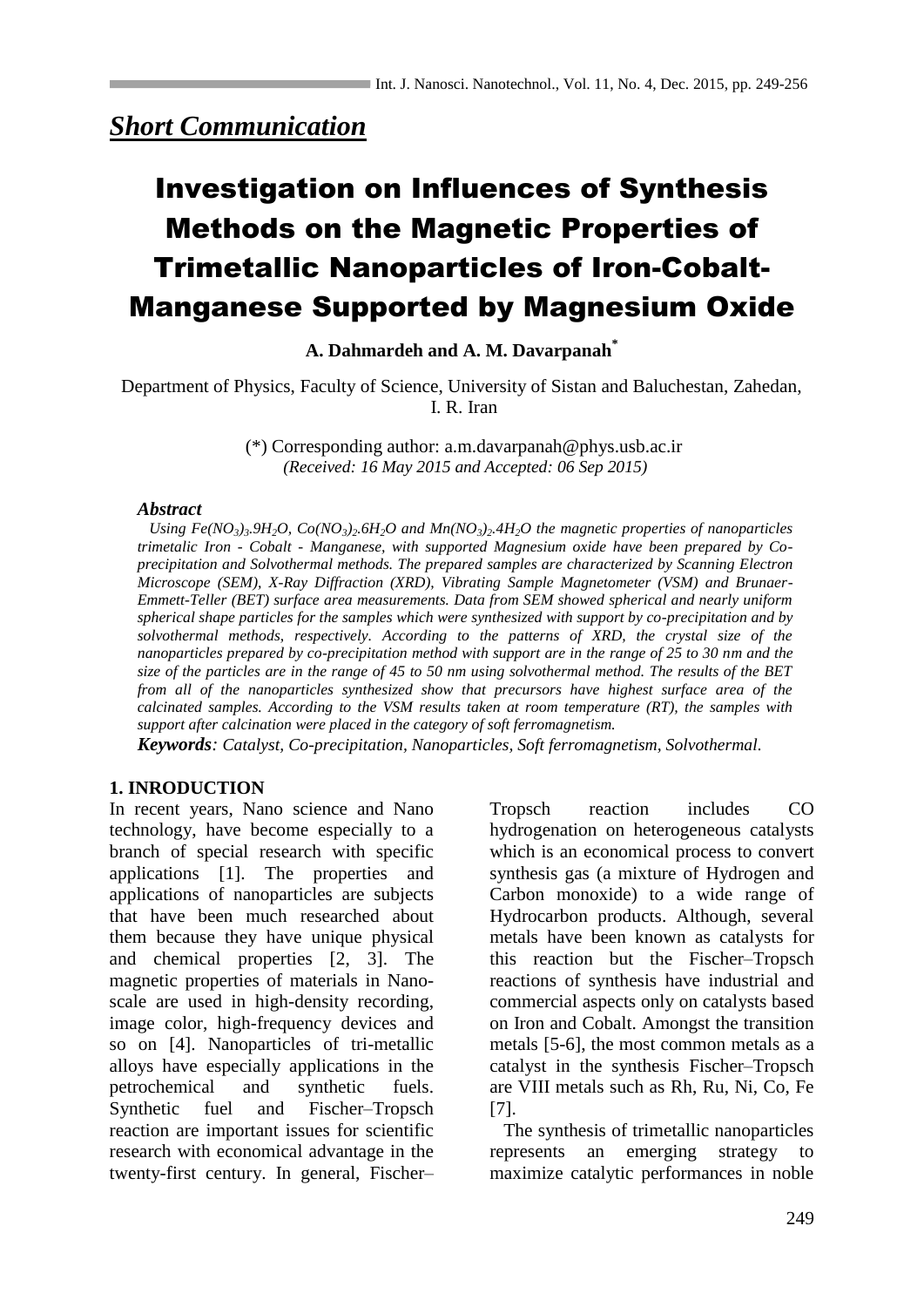metal-based catalysts. However, the controllable synthesis of trimetallic nanomaterials as well as the exact role played by the addition of a third metal in their composition over catalytic performances remains unclear. Trimetallic nanoparticles have shown improved catalytic

 performances relative to their mono- and bimetallic counterparts for a variety of reactions that include Cyclohexene and Glucose oxidation, the electro oxidation of formic acid, and C–C coupling [8-10]. Despite these very attractive features, studies on the synthesis of trimetallic noble metal nanomaterials are still limited, and the role of the third metal over the performances, relative to their bimetallic systems, remains unclear [11]. Trimetallic nanoparticles may possess an even greater degree of catalytic activity and selectivity than the bimetallic ones because more variables (such as tuning) are available, however, there have been only a few report of trimetallic nanoparticles in literatures thus far [12-13]. Selection a method of syntheses of Nano-particles is very important and depends on the chemical composition, application, and laboratory facilities, economic cost, type of initial reaction and so on, which should be considered when selecting a method of making Nano-materials. In general, the methods of making Nano materials are divided into three categories:

1- Physical methods 2- Chemical methods

3- Mechanical methods [7]. The purpose of this study is investigation of influence of synthesis methods, such as co-precipitation and solvothermal methods, on the magnetic properties of the Iron, Cobalt, and Manganese nanoparticles by adding support of Magnesium Oxide.

## **2. PREPARATION PROCEDURES**

## **2.1 Preparation of the samples by co-precipitation method**

In the co-precipitation method for preparing nanoparticles of metallic Iron, Cobalt, Manganese, were prepared two molar solution of nitrate salts  $Co(NO<sub>3</sub>)<sub>2</sub>.6H<sub>2</sub>O (2 M) (99% Merck),$ Fe(NO<sub>3</sub>)<sub>3</sub>.9H<sub>2</sub>O (2 M) (99% Merck) and  $Mn(NO_3)_2.4H_2O$  (2 M) (99% Merck) with the same molar ratios were premixed and then the 10 wt.% of MgO (based on the total catalyst weight) was added to mixed solution of Cobalt, Iron and Manganese Nitrates. The resulting solution was heated to 70°C in a round bottom flask fitted with a condenser. Aqueous Na<sub>2</sub>CO<sub>3</sub> (2 M) (99%) Merck) was added drop wise to the mixed nitrate solution with stirring while the temperature was maintained at 70°C until  $pH = 9.7 \pm 0.1$  was achieved. The resulting precipitate was then left in this medium for 2 hrs. The aged suspension was filtered and then washed several times with warm distilled water until no further  $Na<sup>+</sup>$  was observed in the washings [12], as tested by flame atomic adsorption. The precipitate material was then dried in an oven at 120°C for 12 hrs to get a material denoted as the catalyst precursor, which was subsequently calcinated in static air in a furnace at 600 °C for 6 hrs.

## **2.2 Preparation of the samples by solvothermal method**

In this study, also the supported Iron-Cobalt-Manganese was prepared using solvothermal synthesis. At first 31.4 ml Toluene and 5.11 ml Oleylamine were mixed [13]. Then, 2.56 gr of Fe(NO<sub>3</sub>)<sub>3</sub>.9H<sub>2</sub>O, 2 gr of Mn(NO<sub>3</sub>)<sub>2</sub>.4H<sub>2</sub>O, 2.24 gr of  $Co(NO_3)_2.6H_2O$  were added to the solution and 0.68 gr MgO was added as support to the mixed solution. The resulting solution was stirred for 1 hr until became quite uniform. Consequently, the solution leaved in a 50 ml Teflon-Lined stainless steel autoclave, after that the autoclave was allowed to heat up to 180°C for 18 hrs. In the next step the autoclave remained in off oven condition for 2 hrs and after that autoclave naturally cooled to room temperature. The precipitate was separated by centrifugation and has been washed with Ethanol in two times. Finally the products have been calcinated at 600°C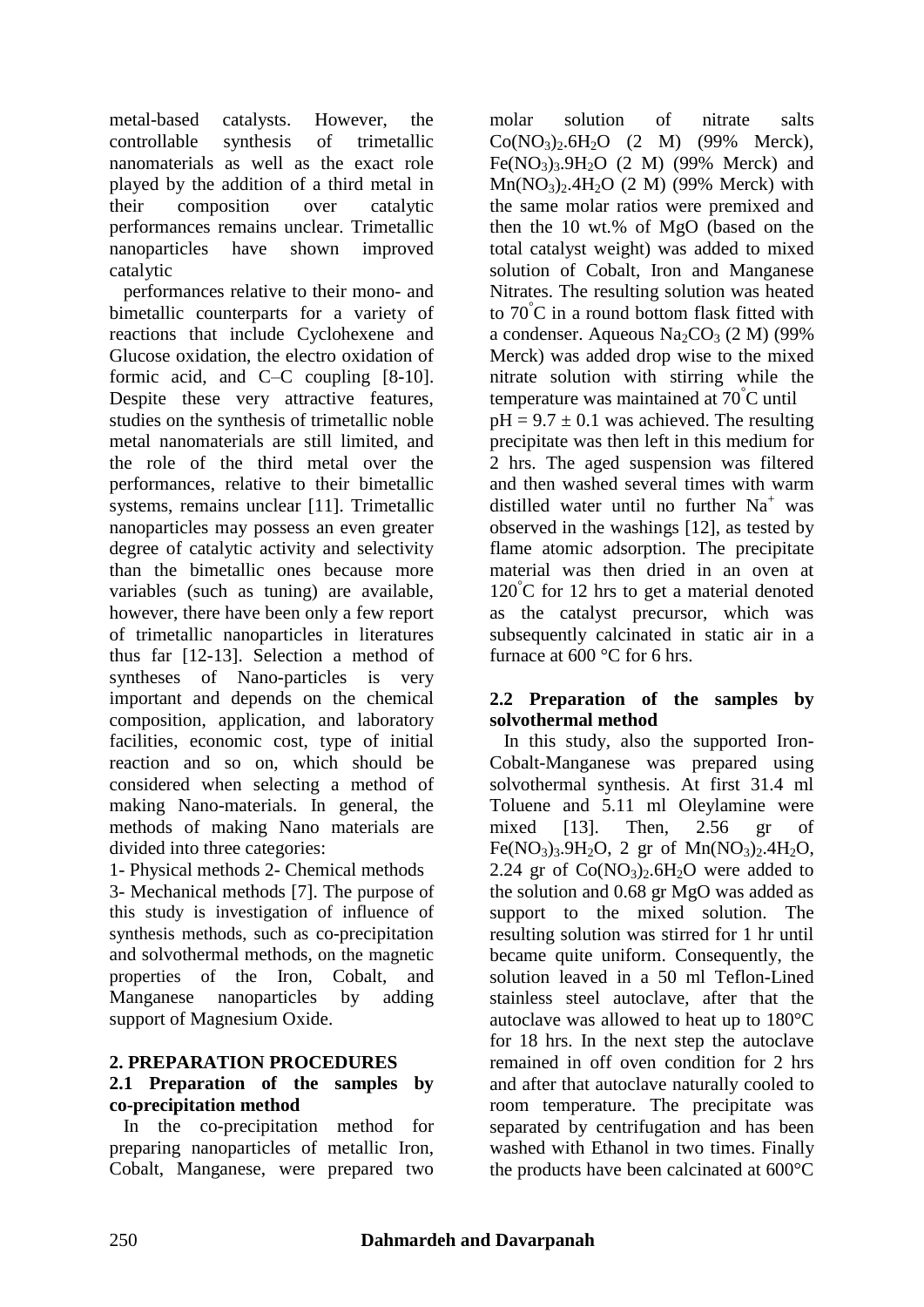for 6 hrs and the sample has been powdered in mortar.

## **3. RESULTS and DISCUSSIONS 3.1 Results of Scanning Electron Microscope**

The shape and size of the sample were determined using SEM system, model MIRA II LMU/TESCAN located in the Iranian Research Organization for Science and Technology. Figures 1 and 2 show SEM images of trimetallic nanoparticles with the support MgO prepared by coprecipitation method before and after calcination respectively. In the Figure 1, the pre-calcinated particles have stucked together, but after calcination (Figure 2), most of particles have became nearly spherical and average size of particles were about 30 nm (using ruler and MATLAB softwares).



*Figure1: SEM image of nanoparticles prepared by co-precipitation with MgO support before calcination.*

Figures 3 and 4 show nanoparticles that produced by solvothermal, which represent better uniformity. In this method, we can see from Figure 3 that the particles have been stucked together before calcination, but after calcination (Figure 4), most of the particles have been found uniformly and

spherical in average size 45 nm. So, we can say that the changing method could<br>affect size and distribution of affect size and distribution of nanoparticles.

 The results of the SEM images show that the produced samples by co-precipitation method are more agglomerated nanoparticles respect to the ones which produced by solvothermal method.



## *Figure2: SEM image of nanoparticles prepared by co-precipitation with MgO after calcination.*

Using solvothermal method is available to achieve better nanoparticles with spherical morphology and particle size distribution. It should be noted that other important factors can show effects on the performance of the nanoparticles such as phases in the sample, the distribution of particles in the tissue sample and the sample structure.

## **3.2 Results of X-Ray Diffraction**

To determine the crystalline phases of the samples, a XRD X-TERT model manufactured by PHILIPS in Tehran University has been used. Anode is copper tubes with wavelength 1.54056 °A, voltage 40 kV and current 30 mA. Figure 5 shows results of X-ray diffraction and Table 1 shows crystalline phases and peaks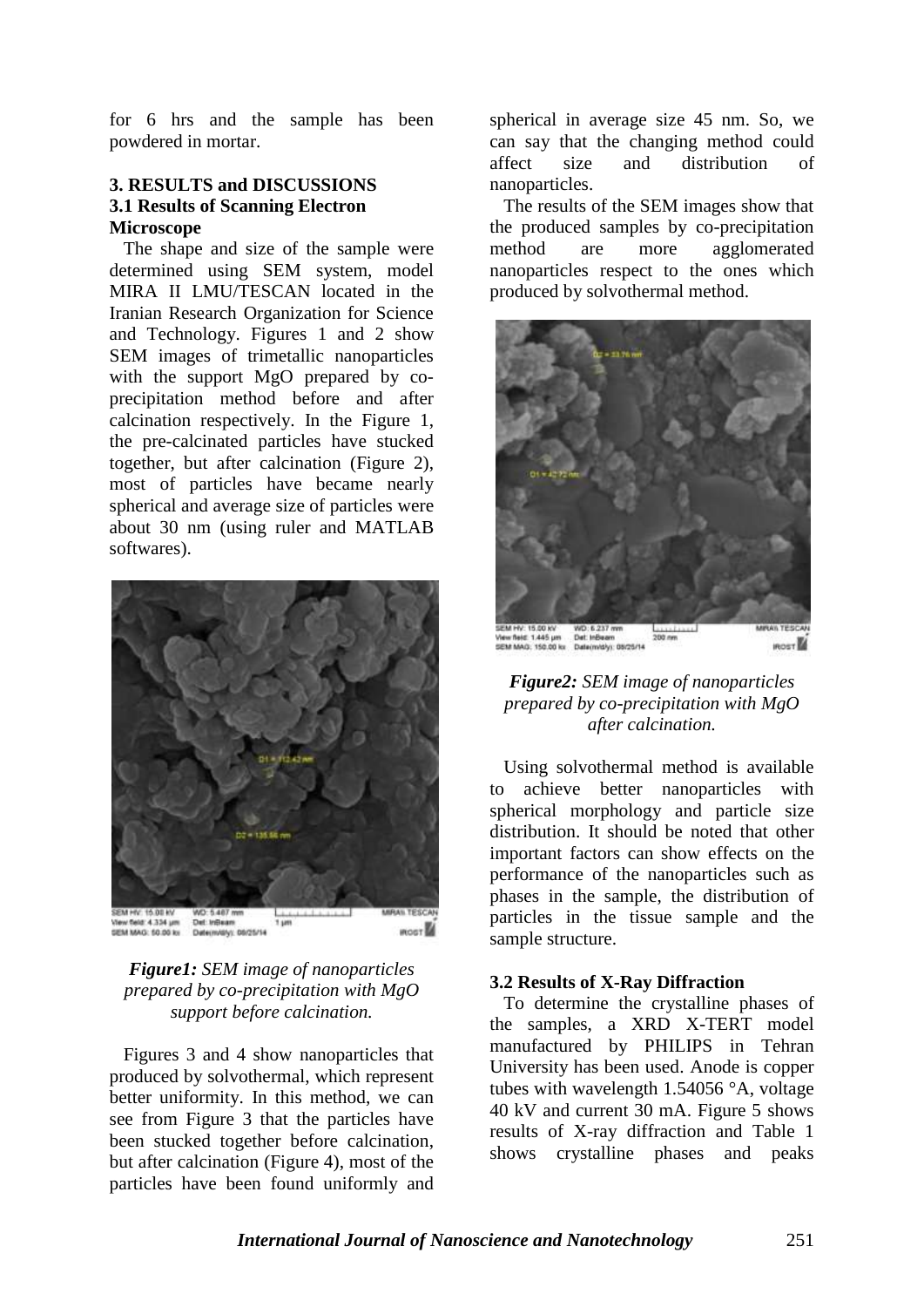intensity of the samples that prepared by co-precipitation method.

| that produced by co-precipitation method |                                  |           |  |  |
|------------------------------------------|----------------------------------|-----------|--|--|
| Peak                                     | <b>Crystalline Phases</b>        | $2\theta$ |  |  |
| No                                       |                                  |           |  |  |
|                                          |                                  |           |  |  |
|                                          | CoMnO <sub>4</sub>               | 15.78     |  |  |
| 2                                        | Fe <sub>2</sub> O <sub>3</sub>   | 35.60     |  |  |
| 3                                        | CoMnO <sub>4</sub>               | 38.31     |  |  |
| 4                                        | $C_3N_4$                         | 45.80     |  |  |
| 5                                        | CoFe <sub>2</sub> O <sub>4</sub> | 62.81     |  |  |
| 6                                        | CoFe <sub>2</sub> O <sub>4</sub> | 66.09     |  |  |

| <b>Table1:</b> Results of XRD for the samples |
|-----------------------------------------------|
| that produced by co-precipitation method      |

The average size of the particles is 27 nm and a maximum intensity is observed at an angle of 35.60°. The MgO supported samples that prepared by co-precipitation method have phases such as:  $Fe<sub>2</sub>O<sub>3</sub>$ (Rhombohedral),  $CoFe<sub>2</sub>O<sub>4</sub>$  (cubic), CoMnO<sub>3</sub> (Cubic).



## *Figure3: SEM image of nanoparticles prepared by solvothermal with MgO support before calcination.*

 Table2 shows crystal phases and the intensities of peak points from the XRD spectra of the samples that prepared by solvothermal method. The average particle size is 47 nm and a maximum intensity is observed at an angle of 35.54°. Also Table 2 shows that the sample prepared in this method, involves  $MgFe<sub>2</sub>O<sub>4</sub>$  (Cubic) and  $Fe<sub>2</sub>O<sub>3</sub>$  (Rhombohedral) Phases. Figure 6 shows XRD spectrum of the trimetallic Iron-Cobalt-Manganese supported MgO prepared by solvothermal.



*Figure4: SEM image of nanoparticles prepared by solvothermal with MgO support after calcination.*

## **3.3 Results of BET**

To measure the specific surface area, BET device was used (Quanta chrome TPR Win v1.0 model at the University of Sistan and Baluchestan, I.R.Iran). In all nanoparticles, precursor has the highest surface area than the calcinated samples. After calcination, in all cases there are reductions in the surface area compared to the precursor. This is because in the sample of precursor crystalline, water is absorbed; the loss of waters during the BET measurements produces vacuolation on the surface that cause an increase in the surface area. In the calcinated sample, the water in the sample is absorbed. The waters, crystallization, are removed during calcination. Consequently it has surface area smaller than precursor. The surfactant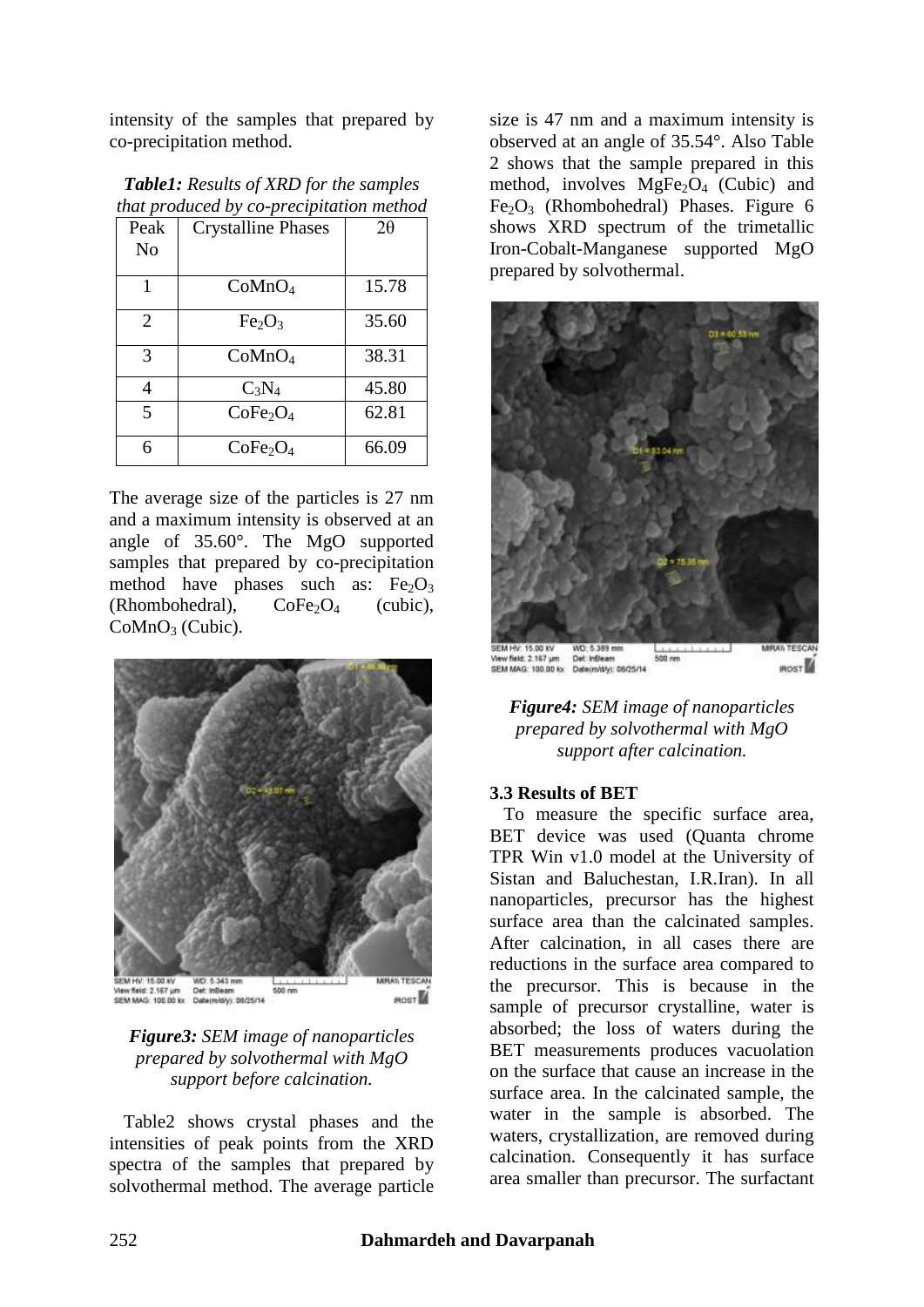increases surface area and decreases size of particles that prepared by solvothermal. It can be said, because the MgO support with Oleylamine as reductive factor was used in solvothermal method, causes an increase in concentration and reduces the volume of solvent in autoclave and resulting in decreased surface area respect to coprecipitation method.



*Figure 5: XRD spectrum of the trimetallic Iron-Cobalt-Manganese with MgO prepared by co-precipitation.*

| <b>Table2:</b> Results of XRD for the samples |
|-----------------------------------------------|
| produced by solvothermal method               |

| Peak No        | Crystalline<br><b>Phases</b>     | $2\theta$ |
|----------------|----------------------------------|-----------|
| 1              | MgFe <sub>2</sub> O <sub>4</sub> | 18.38     |
| $\overline{2}$ | Fe <sub>2</sub> O <sub>3</sub>   | 30.14     |
| 3              | MgFe <sub>2</sub> O <sub>4</sub> | 35.54     |
| 4              | Fe <sub>2</sub> O <sub>3</sub>   | 43.22     |
| 5              | MgFe <sub>2</sub> O <sub>4</sub> | 53.62     |
| 6              | MgFe <sub>2</sub> O <sub>4</sub> | 57.16     |
| 7              | Fe <sub>2</sub> O <sub>3</sub>   | 62.74     |
| 8              | MgFe <sub>2</sub> O <sub>4</sub> | 74.31     |
| 9              | MgFe <sub>2</sub> O <sub>4</sub> | 79.33     |
| 10             | Fe <sub>2</sub> O <sub>3</sub>   | 87.13     |
| 11             | MgFe <sub>2</sub> O <sub>4</sub> | 89.96     |

#### **4.3 Results of VSM**

All of magnetic measurements have been done by VSM system where is located in the Nano Magnetic Laboratory, in the University of Sistan and Baluchestan, Zahedan, Iran, The system is made of Meghnatis Daghighe Kavir, (MDK), Company, Kashan I. R. Iran [14]. Figure 7 shows magnetization curve in terms of the intensity of the magnetic field for the samples of trimetallic with Magnesium oxide support that have prepared by coprecipitation method before calcination. The sample has a saturation magnetization 0.65104 emu/gr and residual magnetization 0.01353 emu/gr and the coercivity of 100 Oe. Because the coercivity is 100 Oe, so this material is ferromagnetic, and has not reached to the saturation level.



*Figure6: XRD spectrum of the trimetallic Iron-Cobalt-Manganese supported MgO prepared by solvothermal.*



*Figure7: Curve of M-H for the sample of trimetallic Fe-Co-Mn with MgO support before calcination prepared by coprecipitation.*

 The graph in the Figure 7 can be divided into two parts: 1. field between -2000 to +2000 Oe with ferromagnetic properties, and coercivity of  $\pm 100$  Oe for the sample,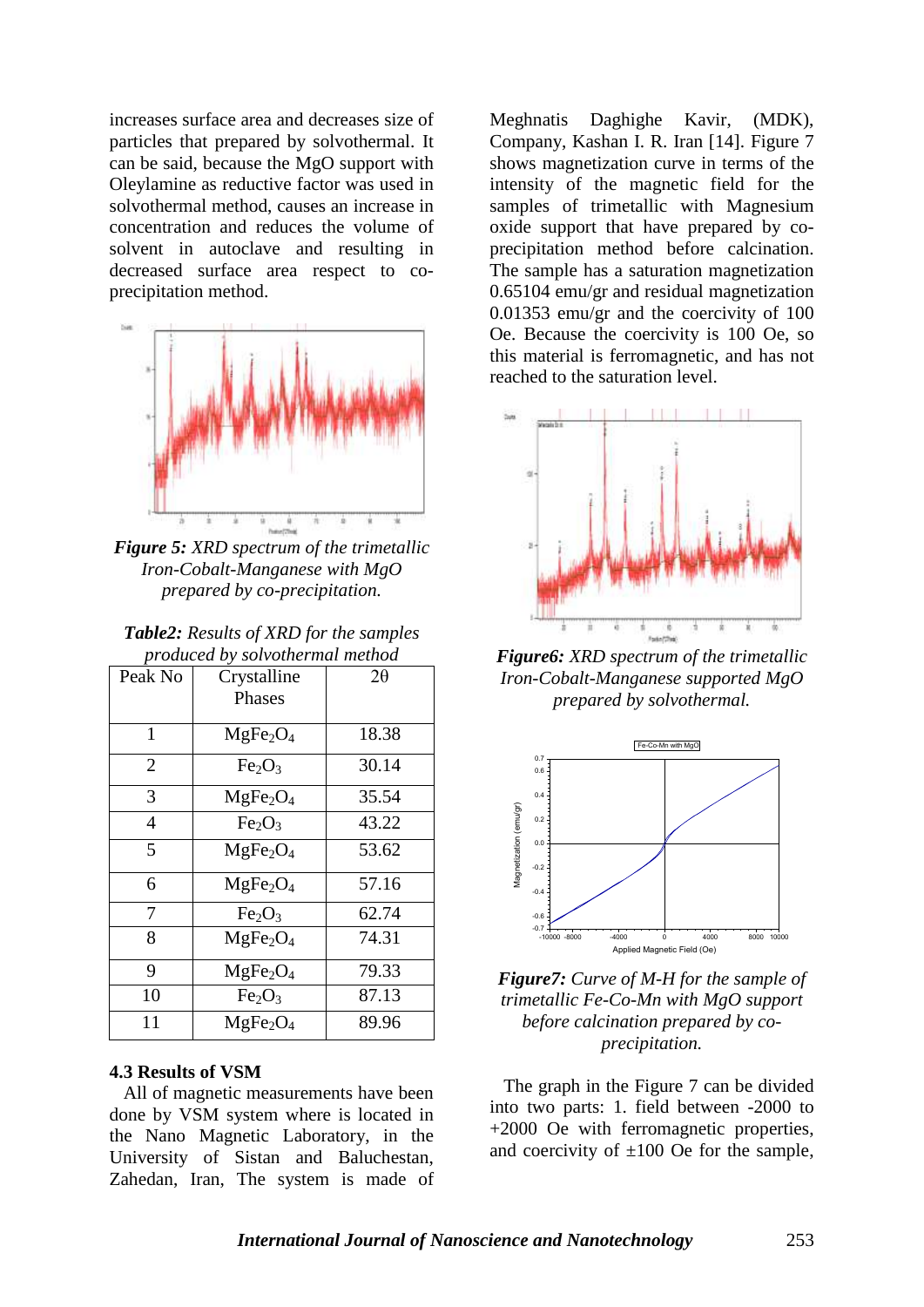2. field from  $\pm 2000$  to  $\pm 10000$  Oe where the sample has not saturated.

 Figure 8 shows magnetization curve in terms of applied external magnetic field for trimetallic sample with magnesium oxide support which is prepared by coprecipitation method after calcination. The sample has a saturation magnetization of 6.09519 emu/gr and residual magnetization of 0.31191 emu/gr. If we have a look at the range between  $-4000$  to  $+4000$  Oe according to the area under the curve, hysteresis loop is very low, so it can be said that the sample is in soft ferromagnetic materials' category.



*Figure8: M-H curve for the trimetallic Iron-Cobalt-Manganese with MgO support after calcination prepared by coprecipitation.*



*Figure9: Curve of M-H for the sample of trimetallic Iron-Cobalt-Manganese with MgO support before calcination that prepared by solvothermal.*

Figure 9 shows magnetization curve in terms of the external applied magnetic field for the sample of trimetallic with

magnesium oxide support that is prepared by solvothermal method before calcination. The sample has a saturation magnetization of 10.7545 emu/gr and residual magnetization of 0.1511 emu/gr and the coercivity of zero Oe. We can consider the sample as superparamagnetic since the coercivity is zero, and because of the phases of production,  $Fe<sub>3</sub>O<sub>4</sub>$  and  $Fe<sub>2</sub>O<sub>3</sub>$  precalcinated.



*Figure10: curve of M-H for the trimetallic Iron-Cobalt-Manganese with MgO support after calcination that prepared by solvothermal.*

Figure 10 shows magnetization curve in terms of magnetic field for the sample of trimetallic with magnesium oxide support that is prepared by solvothermal method after calcination. The sample has a saturation magnetization of 6.09519 emu/gr and residual magnetization of 0.31191 emu/gr and the coercivity of 100 Oe and according to the information obtained from this curve, it is placed in the category of ferromagnetism.

 For the above sample, when we put the sample into the oven at 600°C, for the smaller size particles, occur more easily that the direction of the magnetic moments to be aligned. So, magnetization is related to particle size, and in a certain field, the smaller particles will be more magnetized. According to phases in the spectrum of  $XRD$ ,  $Fe<sub>2</sub>O<sub>3</sub>$  and  $MgFe<sub>2</sub>O<sub>4</sub>$  compounds have different magnetic properties. By substitutions of ions of magnesium with magnetic Iron in both the octahedral and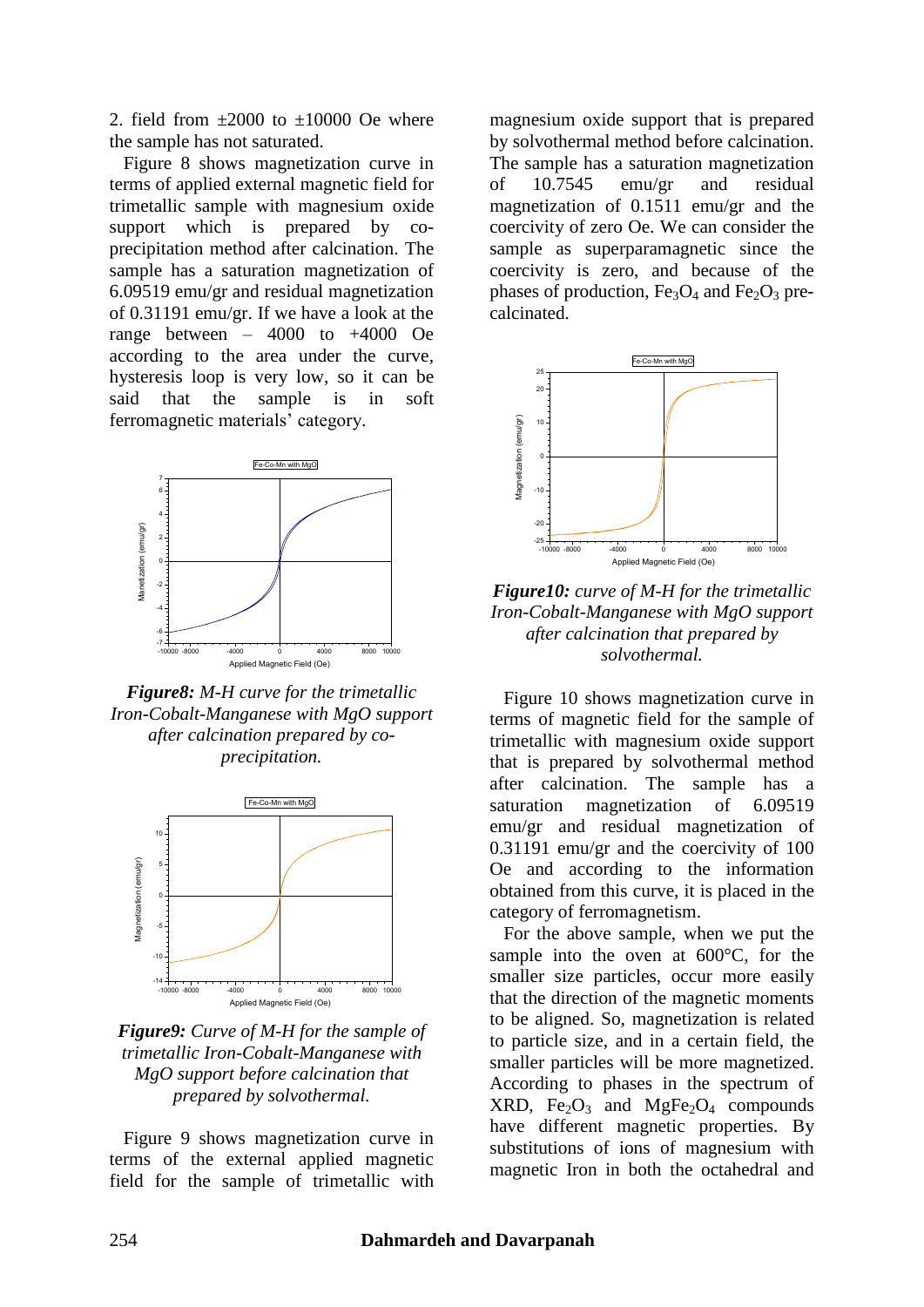tetrahedral states, it may change the interaction and exchange in the two situation. Therefore it creates different effects on the magnetic properties of the sample. Several experimental studies of the relations between coercivity and particle size have been reported [15-18].

#### **4. CONCLUSION**

In this study, trimetalic nanoparticles, Iron – Cobalt, Manganese, with supported Magnesium oxide have been prepared by co-precipitation and solvothermal methods. The prepared samples are characterized by Scanning Electron Microscope (SEM), Xray Diffraction (XRD), Brunaer-Emmett-Teller (BET) surface area measurements and Vibrating Sample Magnetometer (VSM). The results of SEM images showed that the particles were spherical in co-precipitation method with MgO as support. However, in solvothermal method, the synthesized samples had distribution and uniformity better than co-precipitation method and they were almost spherical. The XRD results showed that in co-precipitation

method, particle sizes were between 25 and 30 nm and in solvothermal method, particle sizes of approximately were 45 to 50 nm. The results of VSM at room temperature show that, the sample which was prepared by co-precipitation with MgO support, pre-calcined had diamagnetic properties, but after calcination at 600°C and the removal of some phase, it became soft ferromagnetic. Moreover, the sample that was prepared with MgO support after calcination at the same temperature, because of having small area under the curve, it is categorized as soft ferromagnetic materials.

## **ACKNOWLEDGEMENTS**

The authors appreciate Prof. A. A. Mirzaie and Dr M. Arsalanfar, for their unwavering scientific advices. The authors thank to Ms Nickparsa and Ms Taherzadeh for their help on synthesis of the samples. The authors are thankful to the University of Sistan and Baluchestan, I.R. of IR, for financial support.

## **REFERENCES**

- 1. Koch, C. C. (2007). *Nano structured Materials processing, properties and potential application,* by Noyes publications/William Andrew Publishing, Norwich, New York, USA, 1-30.
- 2. Strevens, A. E., Drury, A., Lipson, S. M., Kroll, M., Blau, W. J., Horhold, H. H., (2005). *Appl. Phys. Lett.* 86: p 143503
- 3. Endo, M., Muramatsu, H., Hayashi, T., Kim, Y. A., Terrones, M., Dresselhaus, M. S. (2005). "Pure and Clean Double-Walled Carbon Nanotubes" *Nature,* 433, 476.
- 4. Dorman, J. L., Fiorani, D. (1992). *Magnetic Properties of Fine Particles,* North Holland, Amsterdam.
- 5. Arsalanfar, M. (2012). *"The effect of preparation procedures and operational conditions over the catalytic performance of Fe-Co-Mn catalysts on the Fischer-Tropsch synthesis process and study of kinetic and mechanism reaction"* PhD thesis, University of Sistan and Baluchestan.. 50-79 and 130-160.
- 6. Penaoshea, De. La., Alvarez-Galvan, V. A., Campos-Martin, M. C., Fierro, J. M., Gaul, J. L. (2007). "Fisher-Tropsch synthesis on mono- and bimetallic Co and Fe catalysts in fixed bed and slurry reactors" *Appl. Catal. A: Gen,*:. 326, 65-73
- 7. Wang, C., Xu, L., Wang, Q. (2003) "Review of direct producing light olefins via CO hydrogenation" *J. Nat. Gas. Chem,* : 12, 10-16
- 8. Zhang, H., Toshima, N. (2013). "Glucose oxidation using Au-containing bimetallic and trimetallic nanoparticles" *Catal. Sci Technol* : 3, 268–278 doi: 10.1039/C2CY20345F.
- 9. Ghiaci, M., Aghabarari, B., Botelho, Do., Rego, A. M. (2011). "Efficient allylic oxidation of cyclohexene catalyzed by trimetallic hybrid nano-mixed oxide (Ru/Co/Ce)" *Appl. Catal. A,* : 393. 225–230
- 10. Jiang, K., Cai, W. B. (2014). "Carbon supported Pd–Pt–Cu nanocatalysts for formic acid electrooxidation: synthetic screening and componential functions" *Appl. Catal. B*, :. 147. 185–192.
- 11. *Thenner S*., *Rodrigues*, *Anderson G. M. da Silva*; *Alexandra Macedo*, *Bruna W*. *Farini*, *Rafael da S*. *Alves*; Pedro H. C. Camargo. (2015). "Probing the catalytic activity of bimetallic versus trimetallic Nanoshells" *J. Mater Sci,* Springer Science Business Media, New York. 1-4.